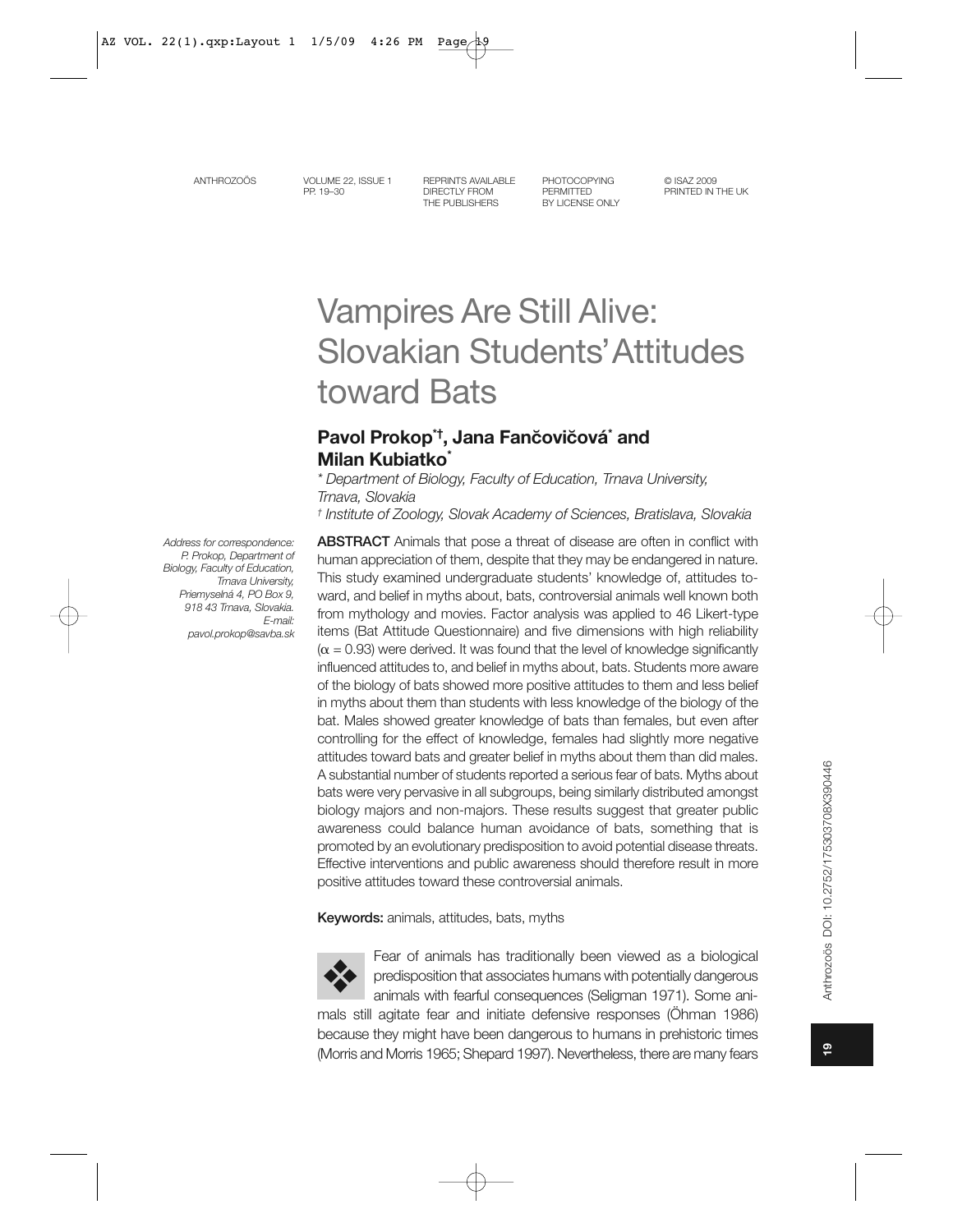of non-predatory, "disgusting animals" such as cockroaches, spiders, rats, and bats (Matchett and Davey 1991). This phenomenon is currently explained by the "disease-avoidance" hypothesis (Matchett and Davey 1991; Davey 1994; Davey et al. 1998; Curtis, Aunger and Rabie 2004). This hypothesis comprises three subcategories. The first subcategory deals with fears of animals that are directly or indirectly associated with the spread of disease and infection (e.g., bats, rats, mice). The second subcategory refers to those animals that possess features which resemble primary disgust-evoking stimuli such as mucus or feces (e.g., snakes, snails, worms). The third subcategory relates to those animals that are either contingently associated with dirt, disease, or infection, or act as signal for dirt, disease, and infection (e.g., spiders). Davey et al. (1998) argue that although disgust evolved to prevent oral ingestion of potentially noxious materials, it also operates to prevent infection from the above-mentioned animals.

This brief description of fear of animals implies that human views of animals are influenced by direct and indirect selection pressures (Herzog and Burghardt 1988). Predators are less appreciated because they possess predation risk to humans (Røskaft et al. 2003) and some other animals are directly or indirectly associated with risk from infection and disease (Davey et al. 1998). Bats are, together with bugs, mice, and snakes, the most frequently cited category of phobic fears (Robins and Regier 1991). Fear of bats can be explained both by direct pressures characterized by association with disease, especially parasites and rabies (e.g., Whitaker and Douglas 2006; Wong et al. 2007), and media representation of bats as animals to be feared. Both of these pressures are, however, highly exaggerated. For example, Whitaker and Douglas (2006) tested 8,262 bats for rabies and found that only 5.4% of them were positive for the disease. Moreover, only a minority of bat species transmit diseases that constitute a serious health risk (Olnhausen and Gannon 2004). Horror films that present bats as vampires are also far from the truth—only three of about 1000 bat species in the world suck blood and these pose no serious threat to humans (Mayen 2003).

Low sympathy with bats probably did not evolve just through direct evolutionary pressures, considering that the incidence of being infected from bats is low for humans and infected bats are not clustered in small areas (unlike what occurs in terrestrial forms of rabies) (Williams and Barker 2001). More probably, there might be an interaction between evolutionary pressures and the unusual habits of bats. Bats are the only flying mammals (and therefore frequently misclassified as birds, see Prokop, Kubiatko and Fančovičová 2007), they sleep during the daytime in not very accessible places (e.g., caves), and usually hang upside down from a high and secluded spot. Bats have backward feet, thumb hooks, and enormous ears. In addition, unlike humans or birds, bats do not use audible acoustic signals for communication. We know that similarity between animals and humans affects peoples' evaluation of animals. For example, Plous (1993) found that the level of human-to-animal similarity is linked to an individual's judgment about the capacity for an animal to feel pain. Knight et al. (2003) showed that humans prefer animals that are perceived as more similar physically to humans, while animals that look different to us are viewed more negatively. Allen et al. (2002) showed that there is a positive, linear relationship between the fines recommended for animal abuse and the similarity of the animal to humans. Taking bat morphology and natural history into account, there is very little overlap in the coexistence between humans and bats, which makes bats less familiar to humans than other mammals and even birds.

Gaining an understanding of the biology of bats was difficult not just for the general public (Strohm 1982); it was also difficult for scientists. Lazzaro Spallanzani (1729–1799), an Italian priest and physiologist, tried to explain the ability of bats to navigate in darkness and found that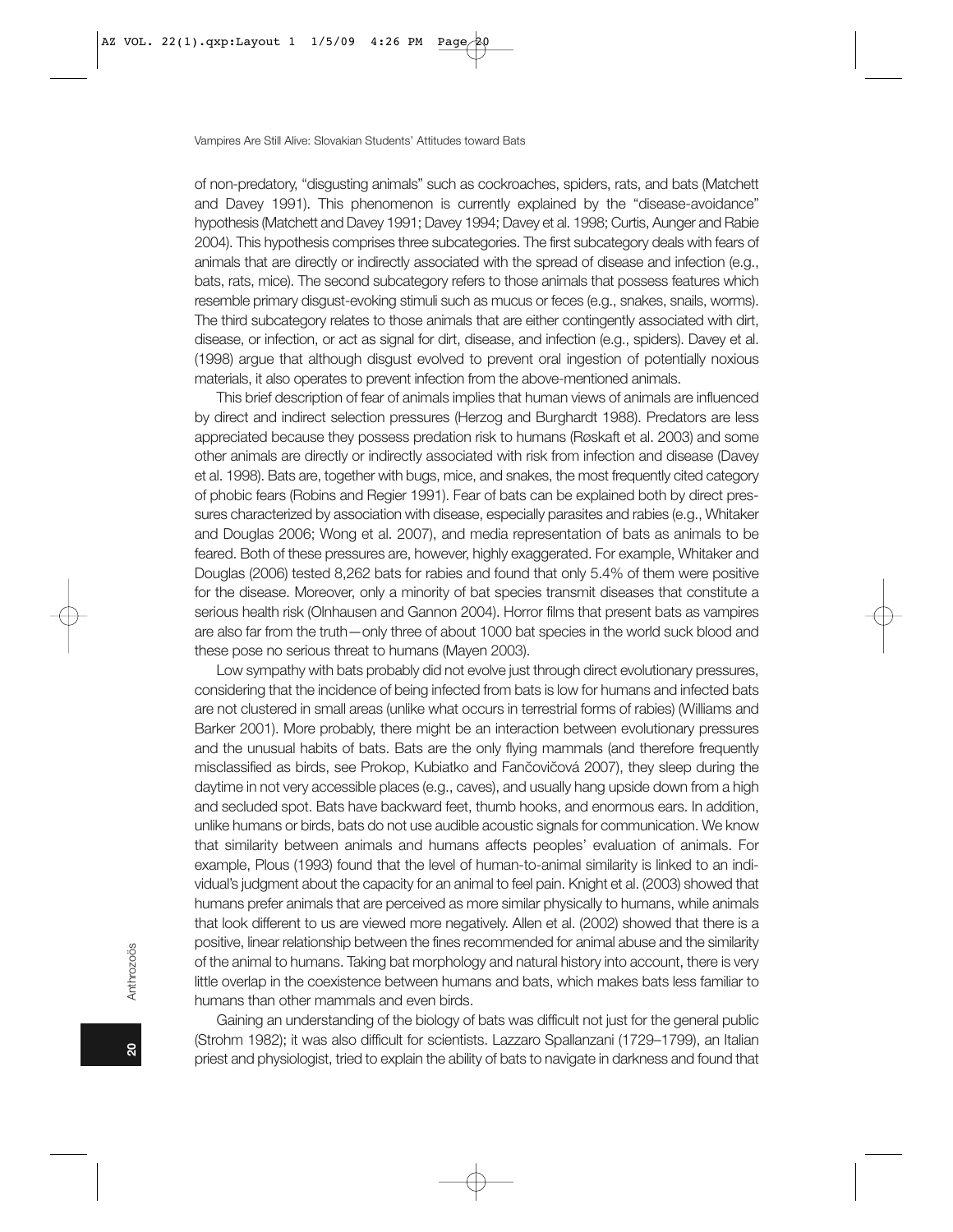blindfolded bats could navigate but that they bumped against obstacles when their mouths were covered. At this time, he did not discover the echolocation navigation system of bats; instead "Spallanzani's bat problem," as it was termed, remained a scientific mystery until 1938, when Harvard students Donald R. Griffin and Robert Galambos (1941) used a sonic detector to record directional ultrasound noises being emitted by bats when navigating flight.

Considering our lack of understanding of these animals, it is not surprising that bats evoke little sympathy (Davey et al. 1998; Bjerke and Østdahl 2004). By the late 1970s and early 1980s, leading newspapers and magazines published stories that bore no resemblance to reality (Okie 1979; Cox 1980), and frightened people into extreme intolerance of bats. Today, bat numbers are declining all over the world (e.g., Lane, Kingston and Lee 2006). This is disturbing, as these animals are major insect-controllers and pollinators in ecosystems worldwide. Many species are becoming endangered, and others are declining due to destruction of their nesting caves, direct persecution from ignorance, closure of mines which many bats had colonized, and indiscriminate use of pesticides (Fujita 1991). An alarming decline in the number of bats in Slovakia has resulted in protection of all species.

Fear of something traditionally generates various myths that are more or less appreciated by humans (Isbister 2002). Myths are identical to *alternative conceptions:* peoples' concepts of natural phenomena that often differ from those of scientists (e.g., Mintzes and Wandersee 1998). To date, there have been several papers investigating peoples' alternative conceptions of animals (Prokop, Kubiatko and Fančovičová 2007; Prokop, Prokop and Tunnicliffe 2008). Mintzes and Wandersee (1998) characterize alternative conceptions as follows: Alternative conceptions are robust with respect to age, ability, gender, and cultural boundaries. They typically serve a useful function in the everyday lives of students, their families, and their teachers. Alternative conceptions are often tenacious and resistant to change by conventional teaching strategies. They successfully interact with knowledge presented in formal instruction and often resemble those of previous generations of scientists and natural philosophers. Alternative conceptions are products of personal experiences or the mass media, as well as formal instructional interventions (Mintzes and Wandersee 1998).

Teachers are known to be responsible for various misunderstandings in their pupils (Yip 1998). Thus, future teachers' knowledge of, and attitudes toward, animals needs to be improved. To date, however, it is not known whether peoples' belief in common myths about animals influences attitudes toward animals (Prokop and Tunnicliffe 2008). Additionally, there are no studies that have seriously investigated attitudes toward bats, with the exception of studies of fear of bats (e.g., Davey et al. 1998). Measurements of human sympathies with animals, indicating how much some selected animal species are liked or disliked (e.g., Davey et al. 1998; Bjerke, Østdahl and Kleiven 2003; Bjerke and Østdahl 2004), do not tell us if greater sympathy is linked with the role of particular animals in nature (ecologistic attitudes, cf. Kellert 1996), information which could be used in nature protection programs. Moreover, few research studies have addressed the question of whether the level of knowledge of controversial animals is linked with attitudes toward them (Thompson and Mintzes 2002). Bjerke, Østdahl and Kleiven (2003) showed that pet owners (i.e., probably more knowledgeable participants, see Prokop, Prokop and Tunnicliffe 2008) ranked popular animals more positively than non-pet owners, but no effect of owning a pet on the preference of less popular animals like bats or rats was found. This suggests that there is a conflict between the human evolutionary predisposition to avoid animals that present a disease risk (e.g., mice, bats) and animal protection attitudes which are required to save biodiversity. Bats are excellent model animals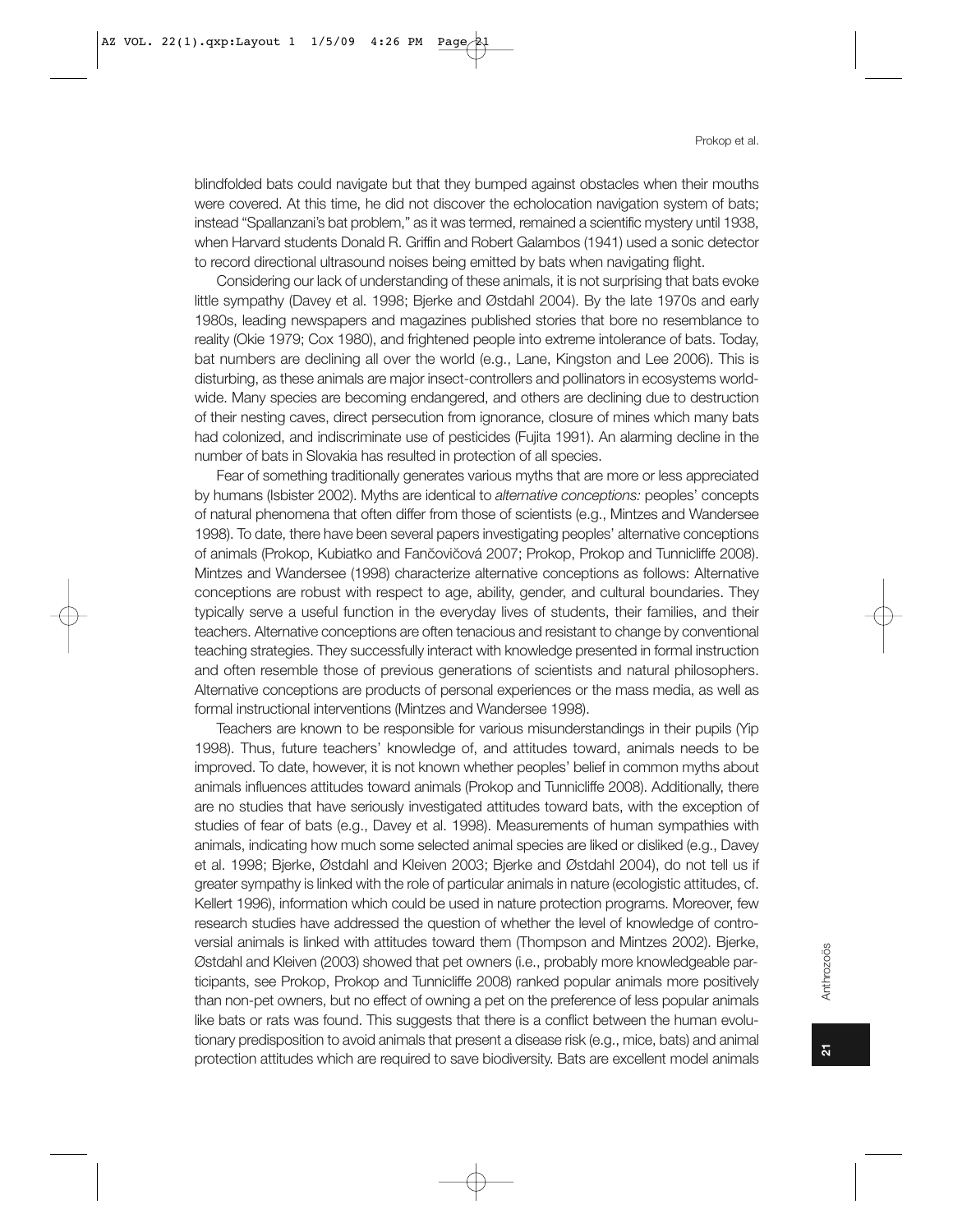to use in the study of this conflict: their population is declining all over the world and they can transmit rabies to humans.

We also chose to focus on bats in our study because, through horror films, they have a very bad reputation, and because they are characteristic of a wide group of animals that might benefit substantially from effective conservation education programs. We believe that the general public can aid in the preservation of bats by protecting old buildings or trees, or by building bat boxes.

# *Current Study*

The present study aimed to examine relationships between attitudes toward, knowledge of, and belief in myths about, bats in undergraduate students who were studying to become primary or secondary school teachers. We thought the information would be useful in designing environmental programs to promote bat conservation. Attitudes were examined in biology majors, while non-majors served as a "control group" for comparison, to see if they have better knowledge of, and more positive attitudes toward, bats. We also compared whether the proportion of students who believed in myths was different among biology majors and non-majors. The link between attitudes, knowledge, and belief in myths will be of interest to environmental educators and may help them to improve interventions focused on less popular animals.

The aim of our research was to answer the following research questions: 1) What knowledge of, attitudes toward, and beliefs in myths about, bats do Slovakian students have? 2) Is knowledge of bats related to attitudes toward bats? 3) Are there any differences in knowledge of, and attitudes toward, bats with respect to gender? and 4) Are there any differences in attitudes toward, knowledge of, and belief in myths about, bats between biology majors and non-majors?

We developed three hypotheses:

Hypothesis 1: Belief in myths about bats and poor knowledge of bats will result in negative attitudes toward bats.

Hypothesis 2: Females will have more negative attitudes toward bats compared with males. This is because females show greater investment in future offspring, thus their concern about potential disease threats should be higher.

Hypothesis 3: Considering the nature of myths (or alternative conceptions), we do not predict any differences in belief in myths about bats between biology majors and non-majors, despite that knowledge of bats will be higher among the former group of students. This is because myths are tenacious and resistant to change by conventional teaching strategies (Mintzes and Wandersee 1998).

# **Methods**

#### *Construction of the Bat Attitude Questionnaire (BAQ)*

Students' attitudes toward, belief in myths about, and knowledge of, bats were measured using 5-point Likert-type items, developed in a similar way to Kellert's (1996) attitudes toward animals scale. Most of the negativistic items that measured dislike and fear of bats were derived and modified from the Spider Phobia Questionnaire (Kindt, Brosschot and Murit 1996). Items from this questionnaire were made appropriate by simply changing the term "spider" to "bat." Knowledge of bats was measured by items that represent basic facts about the biology of bats. Myths about bats were derived from accessible online web pages, publications (Strohm 1982), and our own experience with peoples' beliefs. Other attitude items were taken from Kellert (1996) and similar research (e.g., Thompson and Mintzes 2002; Barney, Mintzes and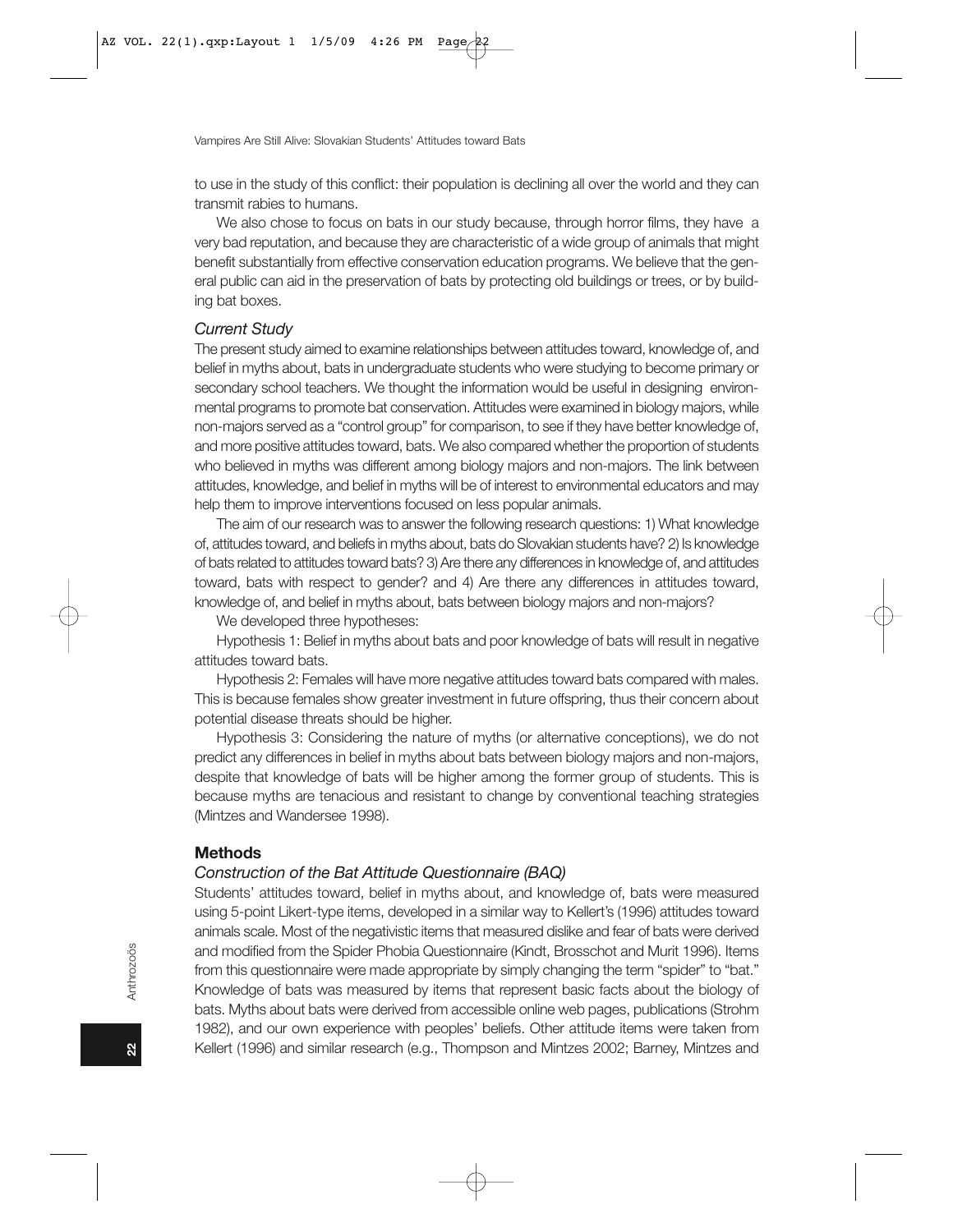Yen 2005)—we aimed to measure Negativistic, Scientistic, and Ecologistic attitudes. The Negativistic questions were designed specifically to measure an active avoidance of bats as a result of dislike or fear. The Scientistic questions were designed to measure interest in the biology of, and the gathering of information on, bats. Ecologistic questions were designed to investigate participants' concern for the role of bats in nature and for inter-relationships between bats and humans. The original questionnaire consisted of 57 items which were scored by participants from 1 (strongly disagree) to 5 (strongly agree). Items were formulated either negatively or positively (Oppenheim 1999). Negative items were scored in reverse order, and summed scores provided a composite index of attitudes toward bats. Low scores reflected relatively negative attitudes and high scores reflected positive attitudes toward bats.

The validity of the questionnaire was established through review by two professors in the field of zoology from two different universities and two experts in biology education. All were asked whether the items were relevant to the goal of the questionnaire. Revisions were based on their comments and suggestions. The results of a pilot study, in which 60 university students participated, were carefully reviewed. Eleven items that did not correlate with other items (Pearson's *r* ≥ 0.2 ) were excluded, according to Salta and Tzougraki (2004).

The Kaiser-Meyer-Olkin (KMO) measure of sampling adequacy is an index for comparing the magnitudes of the observed correlation coefficients to the magnitudes of the partial correlation coefficients. Large values for the KMO measure indicate that a factor analysis is appropriate. In our research, the Kaiser-Meyer-Olkin measure of sampling adequacy was greater than 0.90. Another indicator of the strength of the relationship among variables is Bartlett's Test of Sphericity. This is used to test the null hypothesis that the variables in the population correlation matrix are uncorrelated. The observed significance level was *p* < 0.001. It was therefore concluded that the strength of the relationship among the variables was strong. This meant we could use factor analysis to analyze the data.

Factor analysis was conducted on data from the final study (Principal Components Analysis with Varimax rotation) and seven factors with eigenvalues greater than 1.0 were derived. After examination of the scree-plot, we decided to use five of the seven factors, accounting for 46% of the variance, following the procedure of Salta and Tzougraki (2004). The five factors were subjected to a Varimax rotation, resulting in five independent factors<sup>1</sup>. These were labeled Negativistic, Scientistic, Ecologistic, Knowledge, and Myths. Finally, we measured the reliability of all items and also the reliability of each dimension separately. The Cronbach's  $\alpha$  coefficient for the whole instrument was 0.93, which indicates high reliability (Nunnaly 1978). All dimensions showed acceptable reliability (alphas ranged from 0.63 to 0.92) (Nunnaly 1978), but the alpha for the Knowledge dimension was somewhat lower ( $\alpha$  = 0.56). Thus, some caution must be made when interpreting these data.

#### *Participants*

A total of 236 first-year students (159 females, 77 males) aged 18–24 years (mean = 19.5, *SE* = 0.06), and attending two different universities in Slovakia, participated in the study. Because this research was conducted in educational faculties where a strong female bias historically exists, it was impossible to balance the female to male ratio. Students were studying to become primary or secondary school teachers. They studied various disciplines, with a significant proportion of the group (41%) enrolled in a biology course. To minimize the effect of age, only first-year students were selected for this study. Students had experience mainly with general biology courses, and not with general zoology or vertebrate zoology courses. The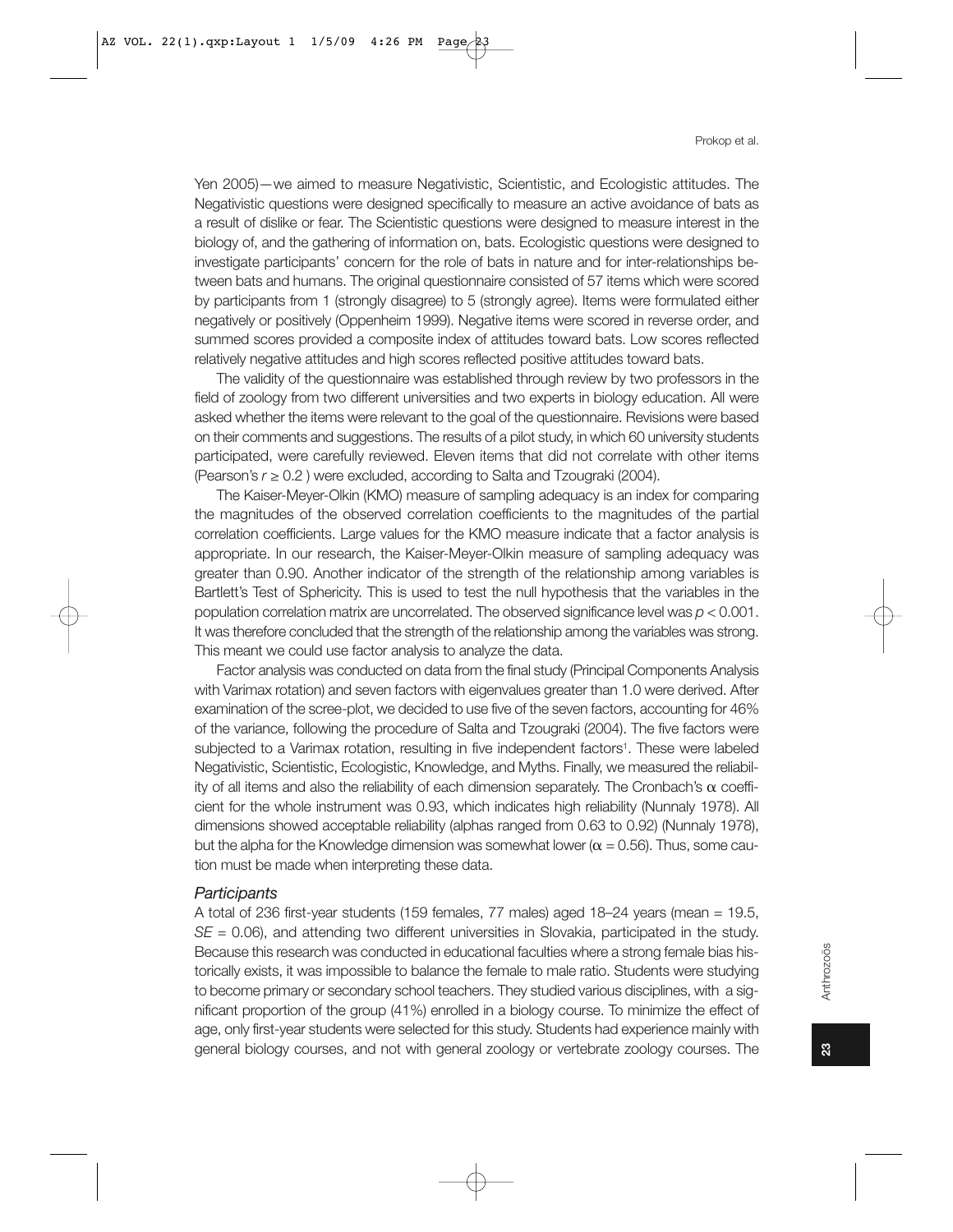remaining 139 students were enrolled mostly in humanities disciplines. This allowed us to compare potentially more (biology majors) and less (students enrolled in humanities) interested/ educated students in terms of their attitudes toward, knowledge of, and beliefs in myths about, bats. Effect sizes were estimated by Cohen's *d*, following the suggestion of Herzog (2007).

## *Procedure*

The questionnaires were administered during October and December 2006 in lecture theatres, and students completed them there on their own. It was explained to the students that the questionnaire was not a test, but rather research examining attitudes toward bats. It took about 20 minutes for the students to complete the questionnaire. A total of 250 questionnaires were distributed; out of these, 236 (94%) were returned.

# **Results**

# *An Analysis of Students' Knowledge of, and Belief in Myths about, Bats*

Overall, students showed some incorrect knowledge of, and belief in myths about, bats. The mean overall success was 42.3% (*SE* = 4.33, range = 17–68%). Only 27% of students gave correct responses, with a mean score of 4 or 5, in the Knowledge dimension. The Myths dimension was somewhat better answered (43% positive responses) than the Knowledge dimension (Chi-square test with "don't know" responses omitted,  $\chi^2 = 114.95$ , *df* = 1, *p* < 0.001). Importantly, a majority of respondents in the Knowledge (73%) and Myths dimensions (56%) were undecided. Only 17% of all students knew that bats in Slovakia overwinter without feeding. Less that 30% knew the size of bat wings and only 42% knew that the body length of bats in Slovakia does not exceed 8 cm. Only 39% of students knew that some tropical bats feed on fruit. Perhaps surprisingly, only 41% of students knew that the protection of old buildings and trees contributes to bat conservation.

Just over half (55%) of all the students believed that a bat can get tangled in human hair. Other myths were focused mainly on vampirism. About 20% of all students believed that most bats feed on blood. This is not true—only three species of bat exclusively suck blood from animals (but not from humans). Feeding habits of bats were not well understood: less than half (41%) of the students knew that all bats in Slovakia are insectivorous. About one-third (36%) of students believed that even small bats can bite a hand. Only 11% believed that bats can suck blood from humans. Seven percent of students agreed that the prey of a bat can lose all its blood after the bat has preyed upon it. This is untrue—bats suck only a small amount of blood very cautiously from sleeping animals that usually do not notice the sucking bat. A majority of the students (68%) did not believe that bats bite their victim's neck. This is also a myth—bats need a less sensitive part of the animal body, to suck blood unobtrusively.

# *An Analysis of Students' Attitudes toward Bats*

The distribution of positive and negative attitudes significantly differed between the three remaining dimensions ( $x^2 = 29.9$ ,  $df = 2$ ,  $p < 0.001$ ; see Figure 1). Most positive responses (pooled data from "agree" and "strongly agree") were found in the Ecologistic dimension (80%), followed by the Scientistic dimension (52%), and finally the Negativistic dimension (42%). This means that there was greatest concern for the role of bats in nature and human–bat relationships. Interest in the biology of bats and avoidance of bats was somewhat lower.

*The Negativistic Dimension:* The distribution of means shows that 24% of students had negative attitudes toward bats and 34% were undecided (Figure 1). The items with low mean

 $\overline{a}$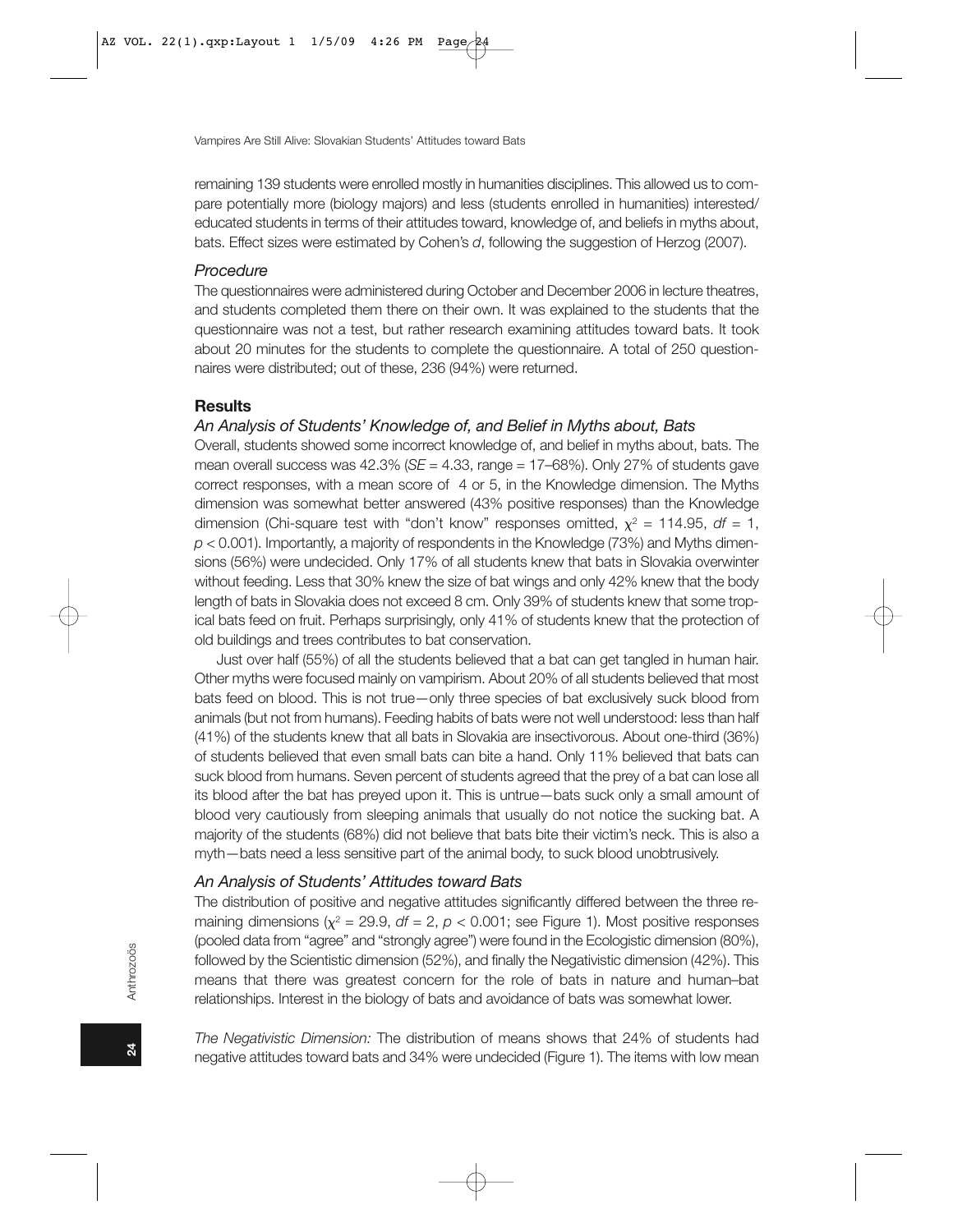

**Figure 1.** Distribution of overall mean scores of the Negatavistic, Scientistic, and Ecologistic attitude dimensions.

scores (indicating negative attitudes) are described as follows: Only 9% of all students agreed that they wanted to have bats in the loft of their homes; about one-third (39%) of all students considered bats to be popular animals; a majority (65%) of students did not want to camp near places inhabited by bats (only 22% agreed); 57% did not want to catch a bat in their hands; 34% of students said that even the thought of touching a bat scared them; 15% reported having greater fear of bats than of other animals, and 25% felt tense if they saw a bat.

*The Scientistic Dimension:* Only 33 students showed negative attitudes toward bats in the Scientistic dimension (Figure 1). The best responses were found for the item "Bats could be quite interesting animals" (81% agreed). Similarly, 72% of students agreed that greater attention should be dedicated to bat protection, and only 16% said that they couldn't understand how anyone could be interested in bat research. In contrast, just 35% of students would have liked to have participated in an expedition focused on bat research.

*The Ecologistic Dimension:* Students showed highest mean scores in the Ecologistic dimension, relative to the other dimensions (Figure 1). Only 3% of all students agreed with the statement that bats are not important in nature. The majority of students (80%) knew that bats overwinter in abandoned caves and tunnels and that bats are of great importance in nature (58%). Only 21% of students were not interested in whether bats were endangered in Slovakia.

# *Effects of Gender and Attending a Biology Course on Students' Knowledge of, and Attitudes toward, Bats*

A Nested-Design-MANOVA (gender differences nested in study course were defined as factors) with the Scientistic, Ecologistic, Negativistic, Myths, and Knowledge dimensions defined as dependent variables, showed that both gender  $(F_{(10,456)} = 8.02, p < 0.0001, \eta^2 = 0.15)$  and study course  $(F_{(5,228)} = 3.39, p = 0.006, \eta^2 = 0.07)$  significantly influenced the mean score on the BAQ dimensions. Inspection of univariate results revealed that males had significantly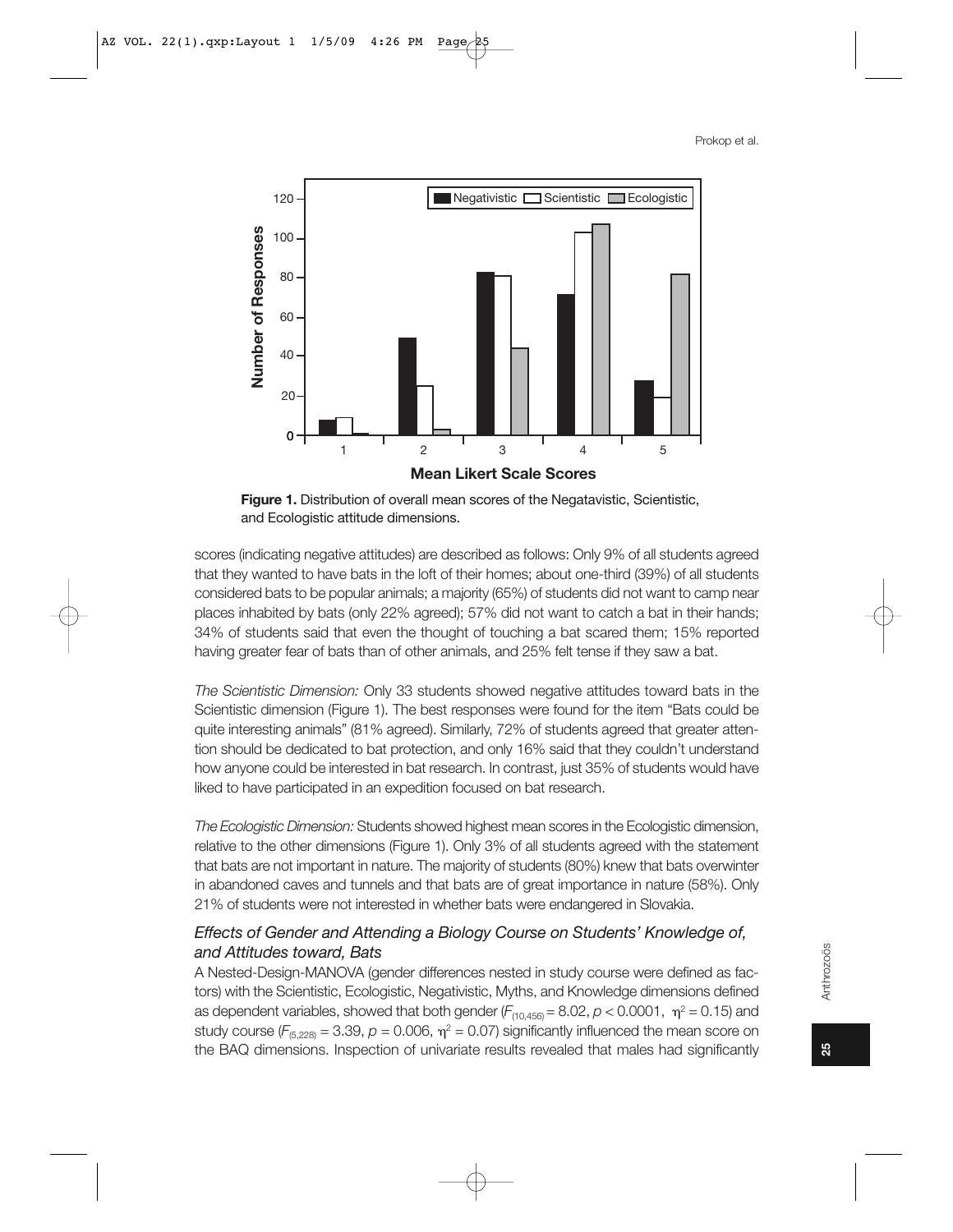higher scores than females in four dimensions (the Negativistic dimension:  $F_{(2,232)} = 26.58$ ,  $p$  < 0.0001, *d* = 0.99, the Ecologistic dimension:  $F_{(2,232)} = 3.40$ ,  $p = 0.03$ , *d* = 0.30, the Knowledge dimension:  $F_{(2,33)} = 16.49$ ,  $p < 0.0001$ ,  $d = 0.72$ , and the Myths dimension:  $F_{(2,232)} = 6.27$ ,  $p = 0.003$ ,  $d = 0.48$ ), with the exception of the Scientistic dimension  $(F_{(2,332)} = 2.50, p = 0.08, d = 0.18)$  (Figure 2). These results support our second hypothesis, that females will have more negative attitudes toward bats than males.



**Figure 2.** Differences between male and female students on the five dimensions derived from the Bat Attitude Questionnaire. \* *p* < 0.05,  $*$  *p* < 0.01, \*\*\* *p* < 0.001, ns = non-significant.



**Figure 3.** Differences between biology and non-biology major students on the five dimensions derived from the Bat Attitude Questionnaire.  $* p < 0.05$ ,  $* p < 0.01$ ,  $** p < 0.001$ , ns = non-significant.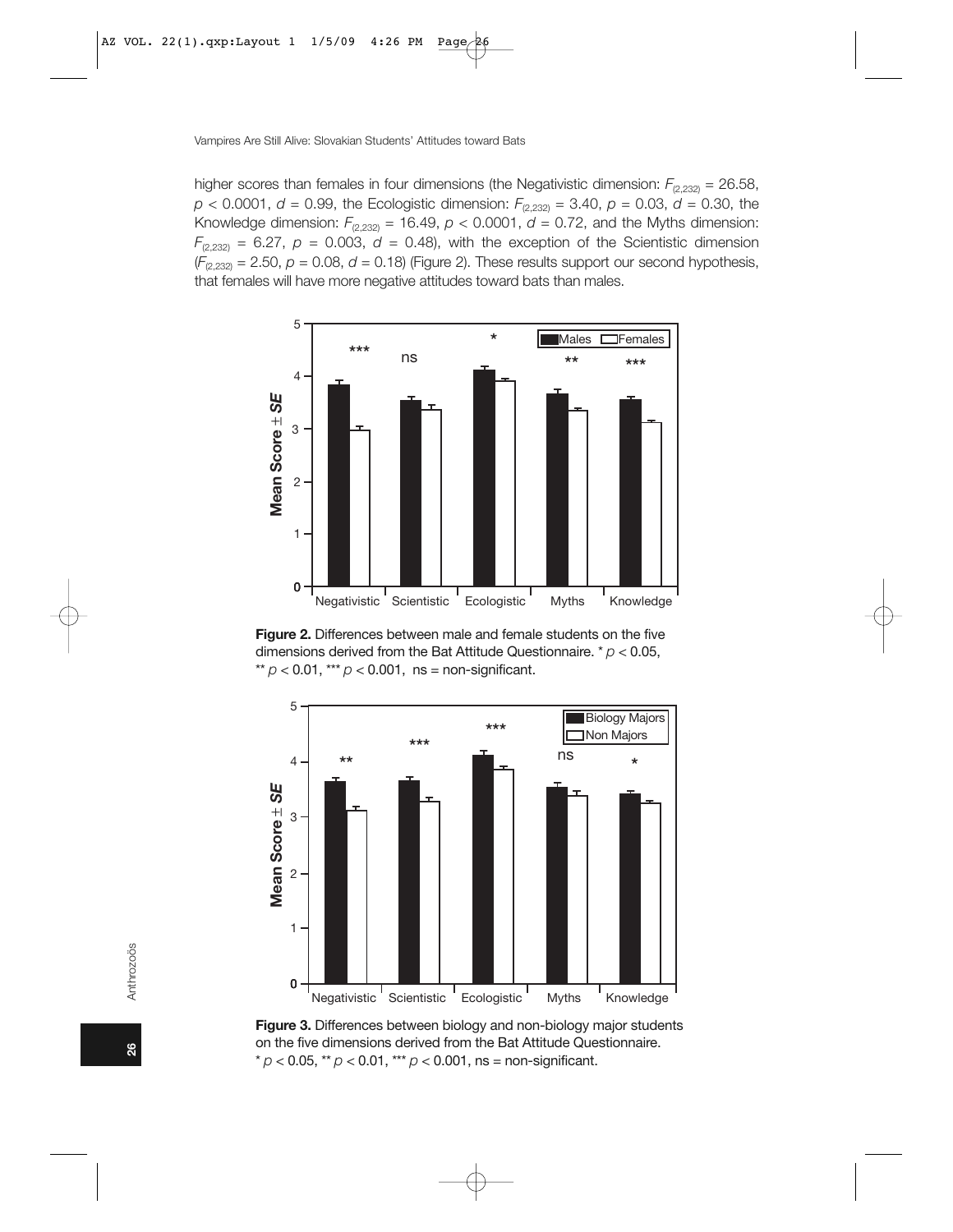Students attending biology courses scored higher in the majority of BAQ dimensions (the Negativistic dimension:  $F_{(1,232)} = 7.64$ ,  $p = 0.006$ ,  $d = 0.32$ , the Scientistic dimension  $F_{(1,232)} = 13.57$ ,  $p = 0.0003$ ,  $d = 0.43$ , the Ecologistic dimension,  $F_{(1,232)} = 10.43$ ,  $p = 0.001$ , *d* = 0.38, and the Knowledge dimension:  $F_{(1,232)} = 3.88$ ,  $p = 0.04$ ,  $d = 0.21$ ). Only the Myths dimension did not show a statistically significant difference  $(F_{(1,232)} = 2.48, p = 0.12, d = 0.20)$ (Figure 3). The latter result supports our third hypothesis, that there will be no differences in beliefs in myths about bats between biology majors and non-majors.

# *Relationships between the Knowledge, Myths and Attitude Dimensions*

After controlling for the effect of gender and attendance of biology course, statistically significant, positive relationships between all measured dimensions were found (Table 1). The strongest correlation was found between the Negativistic and Scientistic attitudes, which suggests that fear of bats influences interest in the biology of bats. Importantly, belief in myths about bats was correlated with the Negativistic dimension, which suggests that there is an association between belief in myths and fear and avoidance of bats. Knowledge of bats correlated strongly with the Negativistic and Ecologistic dimensions, which suggests that greater awareness of the biology of bats is associated with other dimensions of attitudes toward them. Associations between knowledge, myths and attitudes support our first hypothesis, that belief in myths about bats and poor knowledge of bats will result in negative attitudes toward them.

| <b>Table 1.</b> Relationships between the dimensions derived from the Bat  |  |
|----------------------------------------------------------------------------|--|
| Attitude Questionnaire. Numbers are partial correlation coefficients       |  |
| ( $p < 0.0001$ for all dimensions) controlled for the effect of gender and |  |
| attendance of biology course.                                              |  |

|                     | <b>Scientistic</b> | Ecologistic              | Knowledge                | <b>Myths</b> |
|---------------------|--------------------|--------------------------|--------------------------|--------------|
| <b>Negativistic</b> | 0.61               | 0.35                     | 0.34                     | 0.43         |
| <b>Scientistic</b>  | -                  | 0.43                     | 0.30                     | 0.25         |
| <b>Ecologistic</b>  |                    | $\overline{\phantom{a}}$ | 0.36                     | 0.33         |
| Knowledge           |                    |                          | $\overline{\phantom{a}}$ | 0.30         |

# **Discussion**

This study shows the importance of factual knowledge, myths, study specialization and gender in students' attitudes toward bats. We have demonstrated that there is a relationship between knowledge, belief in myths, and attitudes, which corroborates the results of some other research (for links between attitudes and knowledge, see Kellert 1993; Thompson and Mintzes 2002; Barney Mintzes and Yen 2005; Prokop, Kubiatko and Fančovičová 2008). This finding is very important because it shows that greater knowledge of bats and less belief in myths is linked with positive attitudes toward controversial animals like bats, which are considered "disgusting," due to the human evolutionary predisposition toward potential disease threats (Davey et al. 1998; Curtis, Aunger and Rabie 2004). Biology majors had better knowledge of, and more positive attitudes toward, bats than the non-biology major students, even though they had not studied zoology. This suggests that students' attitudes are influenced by well- developed individual interest (sensu Renninger 2000), not by the effect of study course per se. Well-developed individual interest is a relatively enduring predisposition to re-engage with particular classes of subject matter over time. A student with a well-developed individual interest in a subject has more stored knowledge and stored value for that subject than he or she has for other subjects.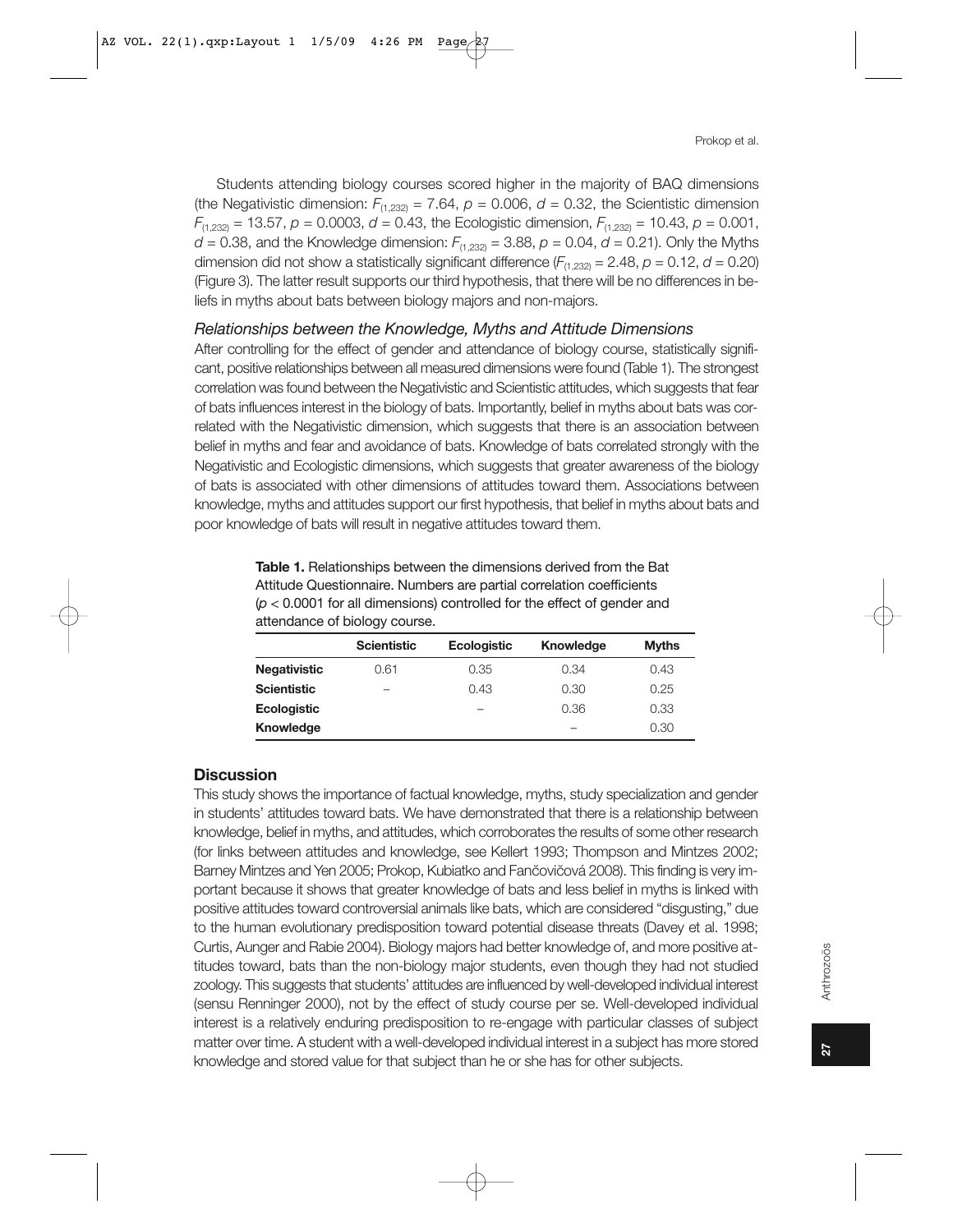Both attitudes and knowledge were heavily influenced by gender differences. In general, research has shown that females exhibit greater interest in rearing pets (Prokop, Prokop and Tunnicliffe 2008) and have more positive attitudes toward animal protection than males (Herzog 2007). However, females also show greater fear of carnivores (Røskaft et al. 2003), spiders (Davey 1994), and prefer "popular" species of animals, whilst males like less popular animals such as snails, bats, and rats (Bjerke and Østdahl 2004). These patterns are consistent with our findings—females showed less knowledge of, and more negative attitudes toward, bats. However, no differences in the Scientistic dimension with respect to gender were found. Negative attitudes toward bats in females are consistent with women's enhanced evolutionary role in protecting the next generation (Røskaft et al. 2003, Curtis, Aunger and Rabie 2004). This means that females might fear not only for their own safety from a disease threat, but for the safety of their children, as well. Further research with a more diverse sample (both with mothers and childless females) would shed more light on this topic.

Although biology majors showed more positive attitudes toward, and knowledge of, bats than non-biology majors, it should be noted that belief in myths about bats were similarly distributed amongst both groups. This finding is intriguing and tells us something of the pervasive power of myths, which have been found to be often resistant to conventional teaching approaches (Mintzes and Wandersee 1998)—the attention of biology/ science teachers and environmental protectors is therefore required. We suggest that the main problem in human perceptions of bats is poor understanding of feeding habits and the size of bats. These suggestions are supported by the fact that a significant proportion of the students were not aware that an overwhelming majority of bats do not feed on blood (Kubiatko and Prokop 2007). Vampire bats generally drink from cattle and other large herbivores and present no danger to humans. Naive ideas about the real size of bats, which are usually magnified in horror films, would also contribute to fears of bats and their potential danger to humans. That more than half of the students in our study still believed that bats can get tangled in human hair clearly indicates that myths still influence the beliefs of people in modern societies.

From an environmental, educational perspective, bats are unique animals that are virtually never kept as pets by school-age children (Prokop, Prokop and Tunnicliffe 2008). The problem is that they fly at night, and, as found in the present study, a substantial number of students suffer serious fear of them. Thus, observing or keeping bats is much harder than, for example, bird watching, and planning environmental activities focused on bat conservation should take these facts into account. A strong correlation between the Scientistic and the Negativistic dimensions in our study suggests that chiropterology (the study of bats) should be made available to people, particularly students. This should result in an increased appreciation of bats.

Informal biology settings can encompass discussions with professional chiropterologists, members of protection communities, and field trips. An important issue is students' physical contact with bats. This is because physical contact with particular, even disgusting, animals influences students' interest more strongly than non-contact interventions (Morgan and Gramman 1989). Field trips need be designed to consider the nocturnal activity of bats. At best, special capture nets (like ornithological ones) can be attached to the entrance of caves inhabited by bats. After catching a bat, ultrasonic bat detectors that convert the ultrasonic calls of bats into sounds that are clearly audible to humans can be used. Other activities can be focused on observations of overwintering bats in selected caves.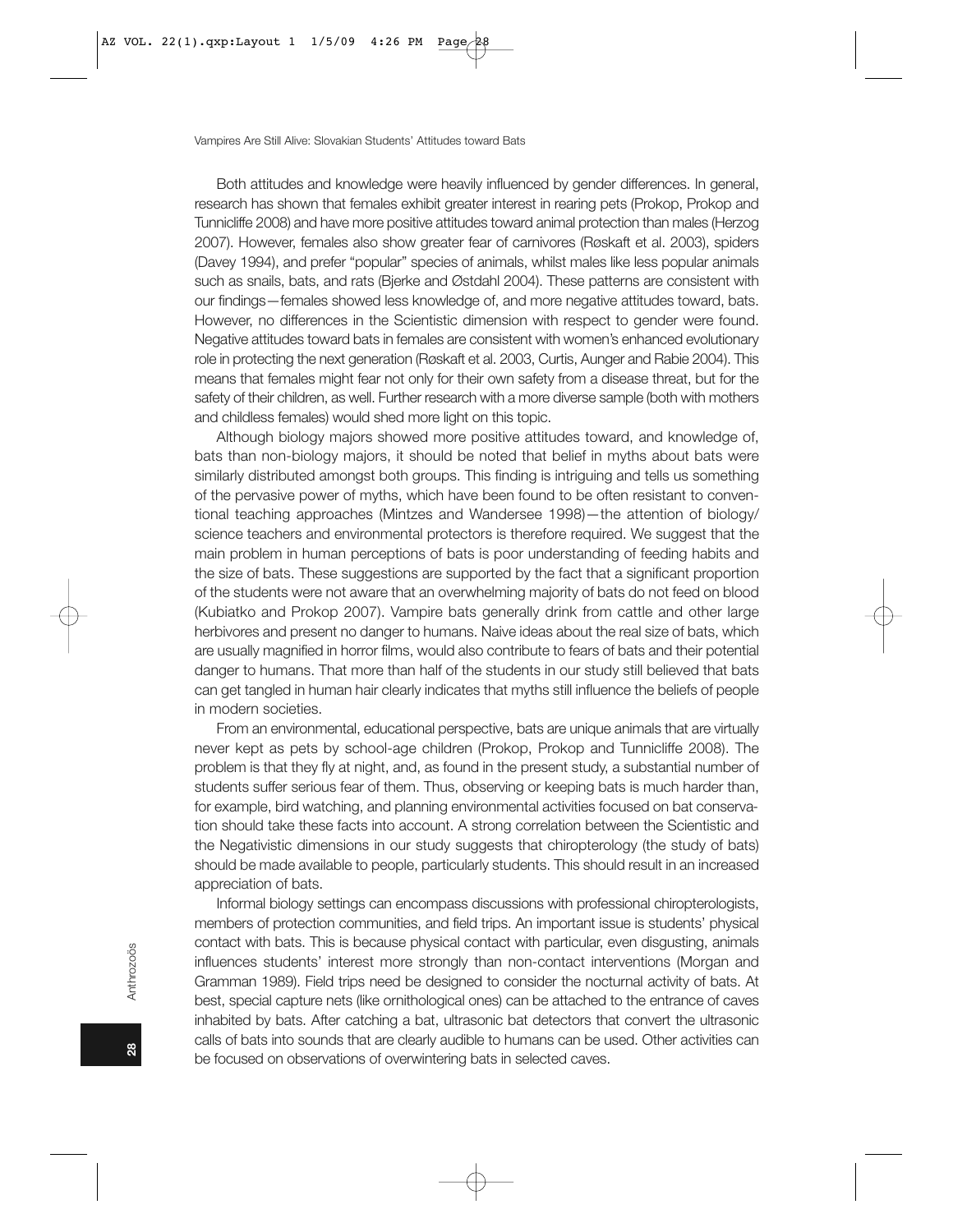Our own experience tells us that all the activities described above can have a strong influence on motivating students of various ages. The effect of knowledge on attitudes toward bats and belief in common myths about bats shown in this study has direct implications for teaching biology/science and bat protection. We hope that this paper will encourage both nature protectors and researchers from different countries to conduct comparative research in this area. This will contribute to a deeper understanding of relationships between humans and animals.

# **Acknowledgements**

We would like to thank Anthony Podberscek and two anonymous referees for their insightful comments on an earlier draft of the manuscript. Scott Lamphear kindly improved the English in this paper.

#### **Note**

1. The full version of the Bat Attitude Questionnaire (BAQ), along with detailed information about the reliability of each dimension, can be found on the first author's web page (www.zoo.sav.sk/prokop).

#### **References**

- Allen, M. W., Hunstone, M., Waerstad, J., Foy, E., Hobbins, T., Wikner, B. and Wirrel, J. 2002. Human-toanimal similarity and participant mood influence punishment recommendations for animal abusers. *Society & Animals* 10: 267–284.
- Barney, E. C., Mintzes, J. J. and Yen, C-F. 2005. Assessing knowledge, attitudes and behavior toward charismatic megafauna: The case of dolphins. *Journal of Environmental Education* 36: 41–55.
- Bjerke, T. and Østdahl, T. 2004. Animal-related attitudes and activities in an urban population. *Anthrozoös* 17: 109–129.
- Bjerke, T., Østdahl, T. and Kleiven, J. 2003. Attitudes and activities related to urban wildlife: Pet owners and nonowners. *Anthrozoös* 16: 252–262.
- Cox, C. 1980. The nightmare house. *Family Circle* 93: 64–94, 1 April.
- Curtis, V., Aunger, R. and Rabie T. 2004. Evidence that disgust evolved to protect from risk of disease. *Proceedings of the Royal Society of London, Ser. B* 271: S131–S133 Suppl. 4.
- Davey, G. C. L. 1994. The 'disgusting' spider: The role of disease and illness in the perpetuation of fear of spiders. *Society & Animals* 2: 17–24.
- Davey, G. C .L., McDonald, A. S., Hirisave, U., Prabhu, G. G., Iwawaki, S., Jim, C. I., Merckelbach, H., de Jong, P. J., Lejny, P. W. L. and Reimann, L. 1998. A cross-national study of animal fears. *Behaviour Research and Therapy* 36: 735–750.
- Fujita, M. S. 1991. Flying Fox (*Chiroptera: Pteropodidae*) pollination, seed dispersal, and economic importance: A tabular summary of current knowledge. Resource Publication No. 2, Bat Conservation International.
- Griffin, D. R. and Galambos, R. 1941. The sensory basis of obstacle avoidance by flying bats. *Journal of Experimental Zoology* 86: 481–506.
- Herzog, H. 2007. Gender differences in human–animal interactions: A review. *Anthrozoös* 20: 7–21.
- Herzog, H. and Burghardt, G. M. 1988. Attitudes toward animals: Origins and diversity. *Anthrozoös* 1: 214–222.
- Isbister, G. K. 2002. Data collection in clinical toxicology: Debunking myths and developing diagnostic algorithms. *Journal of Toxicology–Clinical Toxicology* 40: 231–237.
- Kellert, S. R. 1993. Values and perceptions of invertebrates. *Conservation Biology* 7: 845–855.
- Kellert, S. R. 1996. *The Value of Life; Biodiversity and Human Society.* Washington DC: Island Press.
- Kindt, M., Brosschot J. F. and Murit, P. 1996. Spider phobia questionnaire for children (SPQ-C): A psychometric study and normative data. *Behaviour Research and Therapy* 34: 277–282.
- Knight, S., Nunkoosing, K., Vrij, A. and Cherryman, J. 2003. Using grounded theory to examine people's attitudes toward how animals are used. *Society & Animals* 11: 307–327.
- Kubiatko, M. and Prokop, P. 2007. Pupils' misconceptions about mammals. *Journal of Baltic Science Education* 6: 5–14.
- Lane, D. J. W., Kingston, T. and Lee, B. P. Y. H. 2006. Dramatic decline in bat species richness in Singapore, with implications for Southeast Asia. *Biological Conservation* 131: 584–593.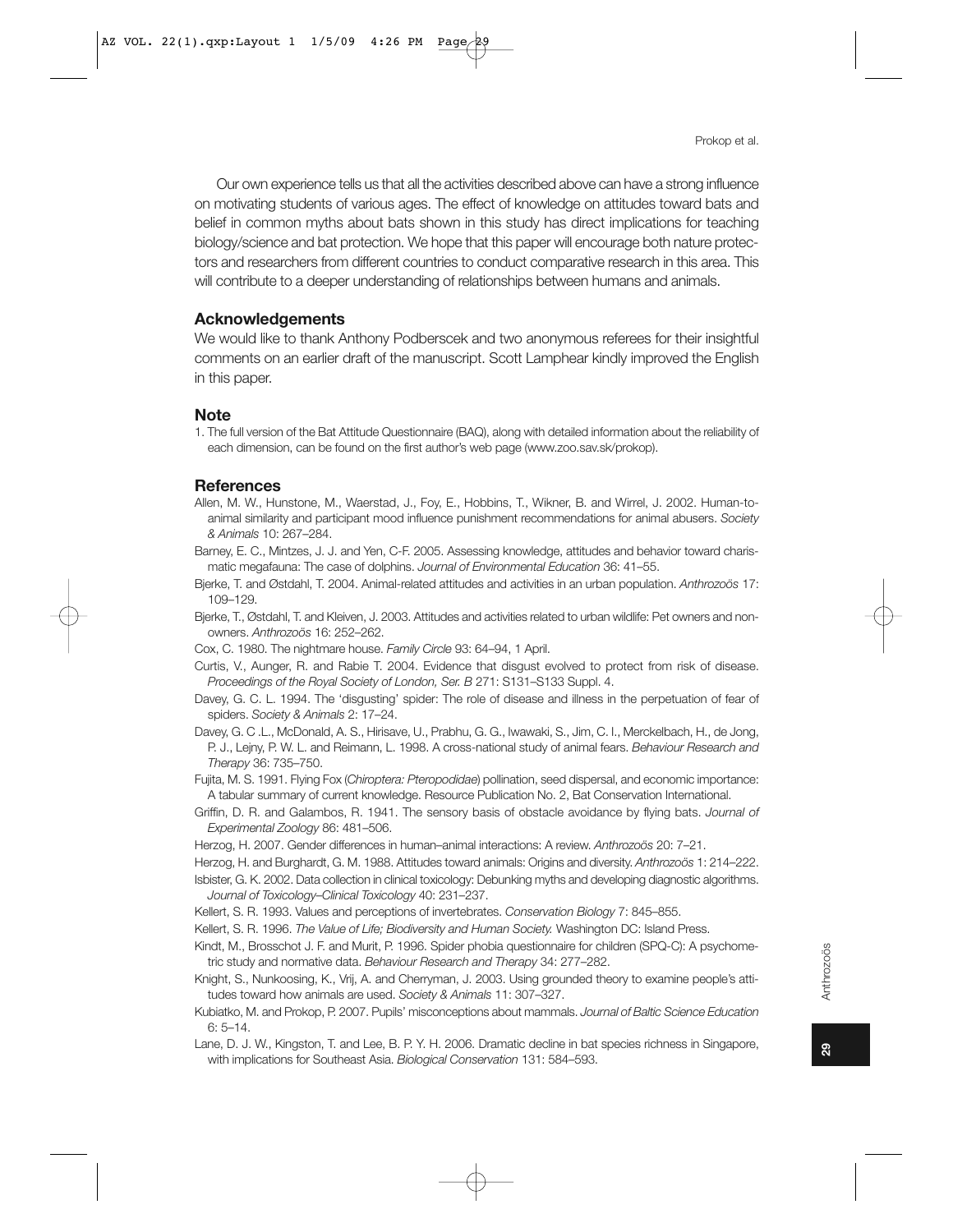- Matchett, G. and Davey, G. C. L. 1991. A test of a disease-avoidance model of animal phobias. *Behaviour Research and Therapy* 29: 91–94.
- Mayen, F. 2003. Haematophagous bats in Brazil, their role in rabies transmission, impact on public health, livestock industry and alternatives to an indiscriminate reduction of bat population. *Journal of Veterinary Medicine*, *Ser. B—Infectious Diseases and Veterinary Public Health* 50: 469–472.
- Mintzes, J. J. and Wandersee, J. H. 1998. Research in science teaching and learning: A human constructivistic view. In *Teaching Science for Understanding*, 60–94, ed. J. J. Mintzes, J. H. Wandersee and J. D. Novak. Orlando, FL: Academic Press.
- Morgan, J. M. and Gramann, J. H. 1989. Predicting effectiveness of wildlife education programs—A study of students' attitudes and knowledge toward snakes. *Wildlife Society Bulletin* 17: 501–509.
- Morris, R. and Morris, D. 1965. *Men and Snakes.* London: Hutchinson & Co.
- Nunnaly, J. 1978. *Psychometric Theory*. New York: McGraw-Hill.
- Öhman, A. 1986. Face the beast and fear the face: Animal and social fears as prototypes for evolutionary analyses of emotion. *Psychophysiology* 23: 123–145.
- Okie, S. 1979. Warning: Sick bird may be a rabid bat. *Washington Post*, 20 Sept.
- Olnhausen, L. R. and Gannon, M. R. 2004. An evaluation of bat rabies prevention in the United States, based on an analysis from Pennsylvania. *Acta Chiropterologica* 6: 163–168.
- Oppenheim, A. N. 1999. *Questionnaire Design, Interviewing and Attitude Measurement.* New edn. London: Continuum International Publishing Group.
- Plous, S. 1993. The role of animals in human society. *Journal of Social Issues* 49: 11–52.
- Prokop, P., Kubiatko, M. and Fančovičová, J. 2007. Why do cocks crow? Children's concepts about birds. *Research in Science Education* 37: 393–405.
- Prokop, P., Kubiatko, M. and Fančovičová, J. 2008. Slovakian pupils' knowledge of, and attitudes toward, birds. *Anthrozoös* 21:221–235.
- Prokop, P., Prokop, M. and Tunnicliffe, S. D. 2008. Effects of keeping animals as pets on children's concepts of vertebrates and invertebrates. *International Journal of Science Education* 30: 431–449.
- Prokop, P. and Tunnicliffe, S. D. 2008. "Disgusting" animals: Primary school children's attitudes and myths of bats and spiders. *Eurasia Journal of Mathematics, Science and Technology Education* 4: 87–97.
- Renninger, K. A. 2000. Individual interest and its implications for understanding intrinsic motivation. In *Intrinsic and Extrinsic Motivation: The Search for Optimal Motivation and Performance*, 373–404, C. Sansone and J. M. Harackiewicz. San Diego, CA: Academic Press.
- Robins, L. N. and Regier, D. A. 1991. *Psychiatric Disorders in America.* New York: The Free Press.
- Røskaft, E., Bjerke, T., Kaltenborn, B. P., Linnell, J. D. C. and Andersen, R. 2003. Patterns of self-reported fear towards large carnivores among the Norwegian public. *Evolution and Human Behavior* 24: 184–198.
- Salta, K. and Tzougraki, C. 2004. Attitudes toward chemistry among 11th grade students in high schools in Greece. *Science Education* 88: 535–547.
- Seligman M. E. P. 1971. Phobias and preparedness. *Behavior Therapy* 2: 307–320.
- Shepard, P. 1997. *The Others.* Washington, DC: Island Press.
- Strohm, B. 1982. Most facts about bats are myths. *National Wildlife* 20: 35–39.
- Thompson, T. L. and Mintzes, J. J. 2002. Cognitive structure and the affective domain: on knowing and feeling in biology. *International Journal of Science Education* 24: 645–660.
- Whitaker, J. O. and Douglas, L. R. 2006. Bat rabies in Indiana. *Journal of Wildlife Management* 70: 1569–1573.
- Williams, E. S. and Barker, I. K. eds. 2001. *Infectious Diseases of Wild Mammals.* 3rd edn. Ames, Iowa: ISU Press.
- Wong, S., Lau, S., Woo, P. and Yuen, K.Y. 2007. Bats as a continuing source of emerging infections in humans. *Reviews in Medical Virology* 17: 67–91.
- Yip, D. Y. 1998. Identification of misconceptions in novice biology teachers and remedial strategies for improving biology learning. *International Journal of Science Education* 20: 461–477.